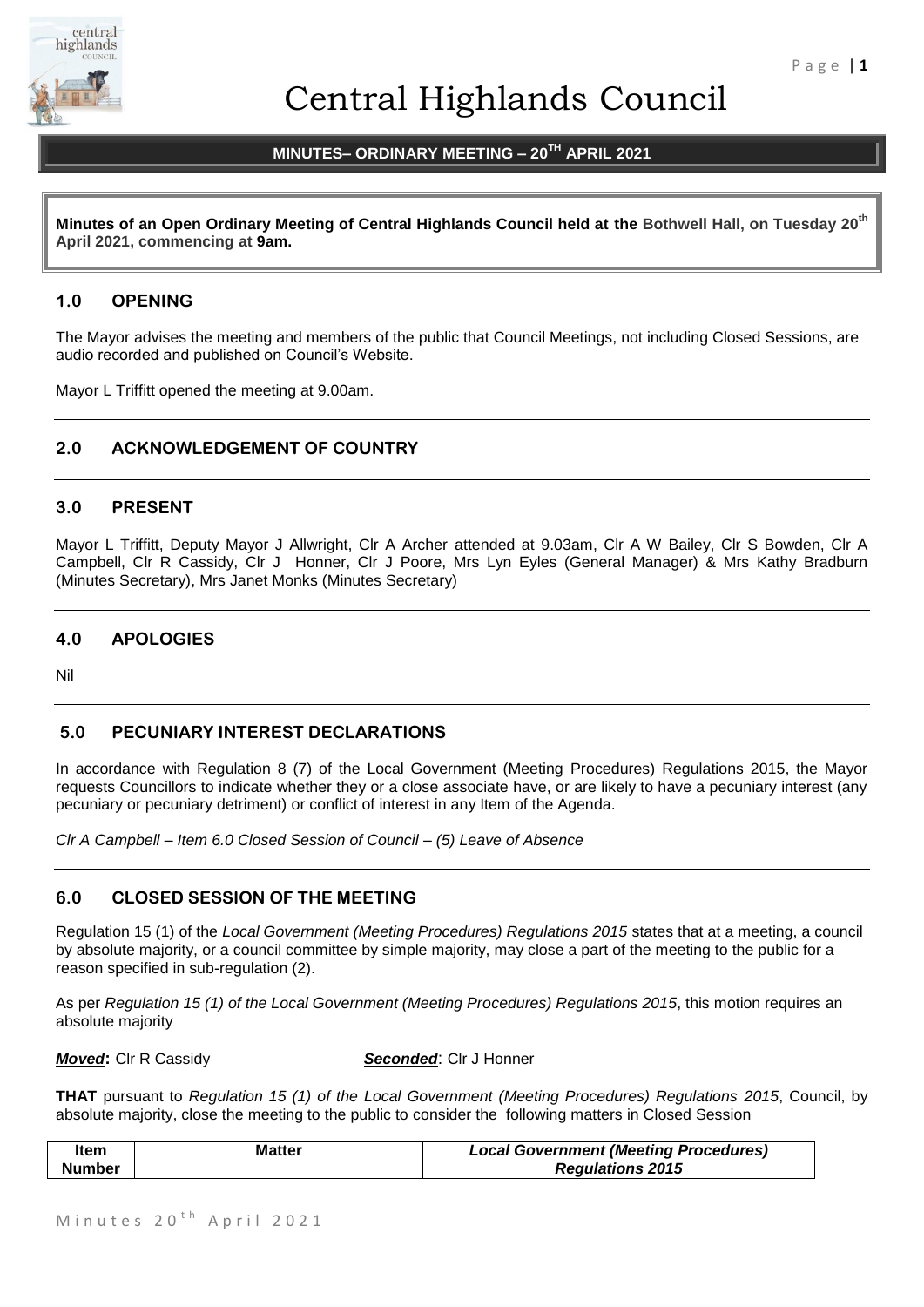|   | Confirmation of the Minutes of the<br>Closed Session of the Ordinary<br>Meeting of Council held on 16 March<br>2021 | Regulation 15 $(2)(g)$ - information of a personal and<br>confidential nature or information provided to the<br>council on the condition it is kept confidential                                                                                                                                                       |
|---|---------------------------------------------------------------------------------------------------------------------|------------------------------------------------------------------------------------------------------------------------------------------------------------------------------------------------------------------------------------------------------------------------------------------------------------------------|
| 2 | Tender CHC 02-21 Pelham Road<br>Stage 6                                                                             | Regulation 15 (2)(d) contracts, and tenders, for the<br>supply of goods and services and their terms,<br>conditions, approval and renewal                                                                                                                                                                              |
| 3 | Variation to Tender CHC $-$ 09/20 $-$<br><b>Bothwell Stormwater Stage 1</b>                                         | Regulation 15 (2)(d) contracts, and tenders, for the<br>supply of goods and services and their terms,<br>conditions, approval and renewal                                                                                                                                                                              |
| 4 | <b>Confidential Matter</b>                                                                                          | Regulation 15 $(2)(g)$ - information of a personal and<br>confidential nature or information provided to the<br>council on the condition it is kept confidential                                                                                                                                                       |
| 5 | Leave of Absence                                                                                                    | Regulation 15 (2) (h) applications by councillors for a<br>leave of absence                                                                                                                                                                                                                                            |
| 6 | <b>Consideration of Matters for Disclosure</b><br>to the Public                                                     | Regulation 15 (8) - While in a closed meeting, the<br>Council, or Council Committee, is to consider whether<br>any discussions, decisions, reports or documents<br>relating to that closed meeting are to be kept<br>confidential or released to the public, taking into<br>account privacy and confidentiality issues |

# **CARRIED**

# *FOR the Motion:*

Mayor L Triffitt, Deputy Mayor J Allwright, Clr A W Bailey, Clr S Bowden, Clr A Campbell, Clr R Cassidy, Clr J Honner and Clr J Poore

# *Clr A Archer attended meeting at 9.03am*

# **6.1 MOTION OUT OF CLOSED SESSION**

*Moved:* Clr J Honner *Seconded:* Clr A W Bailey

**THAT** the Council:

- (1) Having met and dealt with its business formally move out of the closed session; and (2) Resolved to report that it has determined the following:
- Resolved to report that it has determined the following:

| <b>Item</b><br><b>Number</b> | <b>Matter</b>                                                                                                    | Outcome                                                                                                             |
|------------------------------|------------------------------------------------------------------------------------------------------------------|---------------------------------------------------------------------------------------------------------------------|
|                              | Confirmation of the Minutes of the<br>Closed Session of the Ordinary Meeting<br>of Council held on 16 March 2021 | Minutes of the Closed Session of the Ordinary<br>Meeting of Council held on 16 March 2021 were<br>confirmed         |
| 2                            | Tenders 02/21 - Pelham Road Stage 6                                                                              | Council accepted the tender from AWC Pty Ltd                                                                        |
| $\overline{3}$               | Variation to Tender CHC $-$ 09/20 $-$<br><b>Bothwell Stormwater Stage 1</b>                                      | Council approved the variation to tender CHC - 09/20                                                                |
| $\overline{4}$               | <b>Confidential Matter</b>                                                                                       | Council noted the information provided by the General<br>Manager                                                    |
| 5                            | Leave of Absence                                                                                                 | CIr Anita Campbell has been granted Leave of<br>Absence from Council and Committee meetings for<br><b>July 2021</b> |
| 6                            | Consideration of Matters for Disclosure<br>to the Public                                                         | Matters were considered                                                                                             |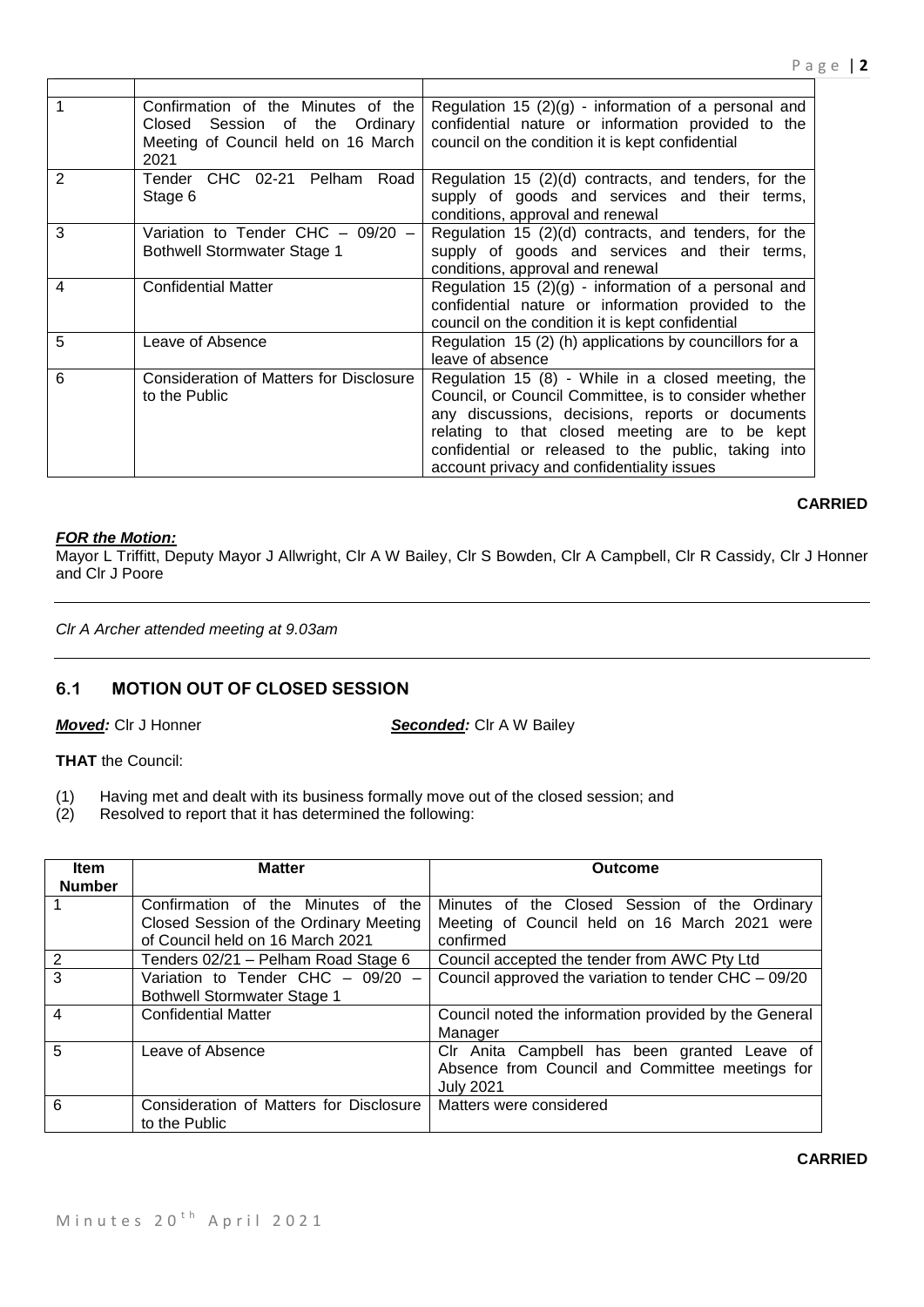#### *FOR the Motion:*

Mayor L Triffitt, Deputy Mayor J Allwright, Clr A Archer, Clr A W Bailey, Clr S Bowden, Clr A Campbell, Clr R Cassidy, Clr J Honner and Clr J Poore

# **OPEN MEETING TO PUBLIC**

Due to COVID-19 a limit of 4 members of the public, at any one time will be applied.

*Mr Andre Morrell attended meeting at 10.00am* 

#### **7.0 DEPUTATIONS**

| 9.30            | Dr Gardner to join Councillors for morning tea                                |
|-----------------|-------------------------------------------------------------------------------|
| $10.00 - 10.15$ | Rural Alive & Well - Apology                                                  |
| $10.15 - 10.30$ | Derwent Catchment Project – Climate Change Policy & Platypus Walk Maintenance |
| 10.30           | John Bignell – Did not attend                                                 |

# **7.1 PUBLIC QUESTION TIME**

#### **8.0 MAYORAL COMMITMENTS**

11 March 2021 Tele meeting with Councillor, rate payer calls x 2

- 12 March 2021 LGAT Tele meeting, Councillor calls x 2, General Manager Tele Meeting
- 15 March 2021 Business of Council, rate payer calls x 2, councillor's tele meeting x 2
- 16 March 2021 Ordinary Meeting of Council

18 March 2021 Business of Council, Community calls x 2, NBN Meeting Hamilton, Zoom Meeting, General Manager and rate payer meeting

- 19 March 2021 Business of Council, rate payer meeting
- 22 March 2021 Business of Council
- 23 March 2021 Business of Council, rate payer calls x 2
- 24 March 2021 Meeting with General Manager and Community Relations Officer, Anzac Meeting Gretna, Business of Council
- 25 March 2021 Meeting with Rate payer, HATCH Meeting Hamilton, rate payer meeting Bothwell, Anzac meeting Bothwell
- 28 March 2021 TGBTI Tennis Tournament Hamilton
- 29 March 2021 Business of Council
- 30 March 2021 Rate payer tele meeting
- 31 March 2021 Opening Tenders Hamilton
- 6 April 2021 Rate Payer Tele meeting
- 7 April 2021 Tas Audit Office Meeting Hamilton, rate payers meeting
- 8 April 2021 Rate payer meeting x 2
- 10 April 2021 Minister Barnett Tele meeting, Business of Council
- 12 April 2021 Business of Council
- 13 April 2021 Business of Council
- 14 April 2021 Business of Council

# **8.1 COUNCILLOR COMMITMENTS**

#### *Deputy Mayor Allwright*

16 March 2021 Ordinary Meeting of Council 7 April 2021 Waste Committee Meeting, Bothwell

### *Clr A Campbell*

16 March 2021 Ordinary Meeting of Council 25 March 2021 Meeting with HATCH and Mayor, GM, Deputy GM and Community Relations Officer.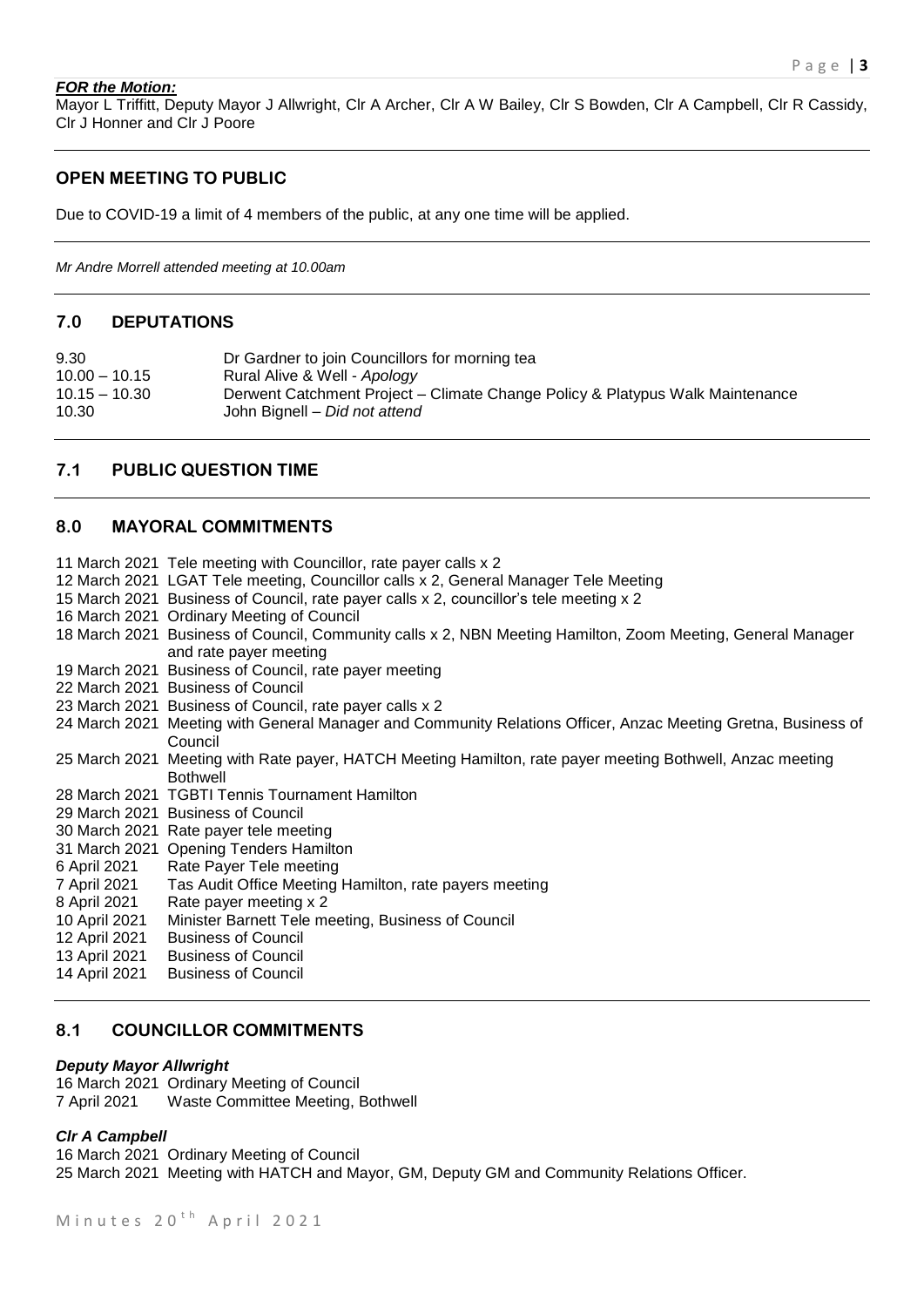29 March 2021 Meeting in Hobart between HATCH and Tasmanian Health Service 7 April 2021 Waste Committee Meeting, Bothwell

#### *Clr R Cassidy*

16 March 2021 Ordinary Meeting of Council

#### *Clr J Honner*

16 March 2021 Ordinary Meeting of Council 7 April 2021 Waste Committee Meeting, Bothwell

#### **STATUS REPORT COUNCILLORS**

| Item No. | <b>Meeting Date</b> | Agenda Item | Task                                                           | <b>Councillor Responsible</b> | <b>Current Status</b>                                                                | <b>Completed Date</b> |
|----------|---------------------|-------------|----------------------------------------------------------------|-------------------------------|--------------------------------------------------------------------------------------|-----------------------|
|          |                     |             |                                                                |                               | Mayor Triffitt, CIr Campbell & On going to provide Council with updates each Council |                       |
|          | 18-Feb-20           |             | 16.5 Cattle Hill Wind Farm Community Fund Committee CIr Honner |                               | meeting                                                                              |                       |
|          |                     |             |                                                                |                               | Councillor Poore and Development & Environmental                                     |                       |
|          |                     |             | Concept plan for the redevelopment of the                      |                               | Services Manager to prepare a concept plan for the                                   |                       |
|          | 16-Feb-21           |             | 17.5 Bothwell Caravan Park                                     | Cir Poore                     | redevelopment of the Bothwell Caravan Park                                           |                       |

# **8.2 GENERAL MANAGER'S COMMITMENTS**

| <b>Council Meeting</b>          |
|---------------------------------|
| <b>Meeting Sam Marshall NBN</b> |
| <b>Teams Meeting Tas Audit</b>  |
| Meeting Jannie Fahey & Allacia  |
| <b>Staff Budget Meeting</b>     |
| <b>Meeting HATCH</b>            |
| <b>Meeting Audit Dept</b>       |
|                                 |

# **8.3 DEPUTY GENERAL MANAGER'S COMMITMENTS**

| 16 March 2021 | <b>Ordinary Council Meeting</b>                       |
|---------------|-------------------------------------------------------|
| 17 March 2021 | WHS Performance Benchmarking Programme Review Meeting |
| 24 March 2021 | <b>Budget Workshop for Managers</b>                   |
| 25 March 2021 | <b>HATCH Representatives Meeting with Council</b>     |
| 8 April 2021  | Meeting with Warwick Smith for Intedat Systems        |
|               |                                                       |

# **9.0 NOTIFICATION OF COUNCIL WORKSHOPS HELD**

Nil

# **9.1FUTURE WORKSHOPS**

| 27 April 2021                     | 9.00am - Councillors meet onsite Gretna Church<br>10.30am - Long Term Asset Management Plan Workshop |  |  |
|-----------------------------------|------------------------------------------------------------------------------------------------------|--|--|
|                                   | 12.00 Noon - Cat Management Strategy Workshop<br>1.00pm – Climate Change Policy Workshop             |  |  |
| $11^{th}$ May 2021<br>(tentative) | Councillor Budget Workshop - Hamilton                                                                |  |  |

*Dr Josie Kelman & Ms Eve Lazarus attended the meeting at 10.10am*

# **10.0 MAYORAL ANNOUNCEMENTS**

Council have been successful in obtaining a grant of \$72,628 towards the new toilet block at Bethune Park camping ground.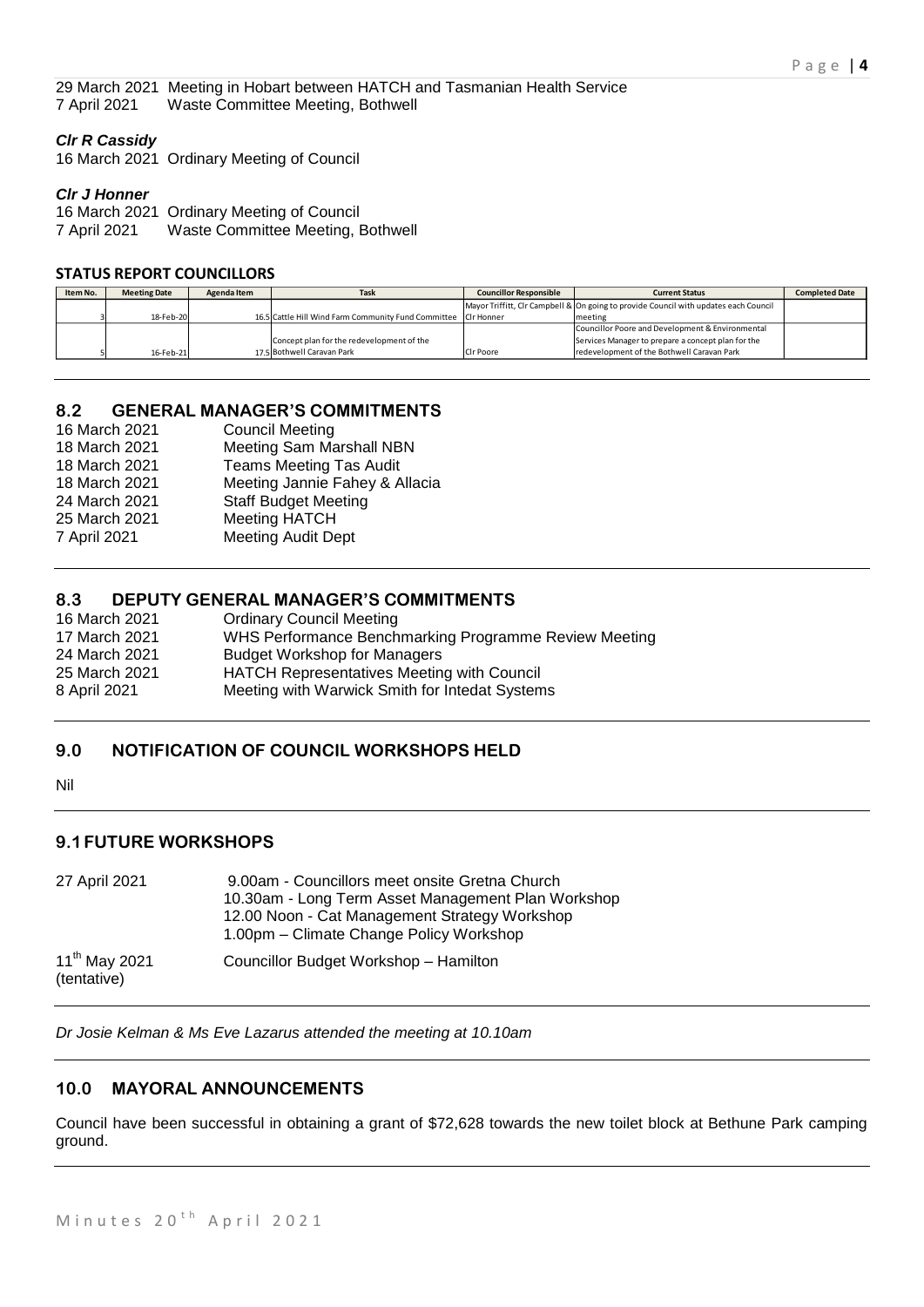*Moved:* Clr R Cassidy *Seconded:* Clr A Campbell

**THAT** the meeting move to item 7.0 on the Agenda.

#### *FOR the Motion:*

Mayor L Triffitt, Deputy Mayor J Allwright, Clr A Archer, Clr A W Bailey, Clr S Bowden, Clr A Campbell, Clr R Cassidy, Clr J Honner and Clr J Poore

#### **7.0 DEPUTATIONS**

10.15 – 10.30 Derwent Catchment Project – Climate Change Policy & Platypus Walk Maintenance

Dr J Kelman & Ms E Lazarus provided an update from the Derwent Catchment Project – Climate Change Policy & Platypus Walk Maintenance

It was agreed that Dr J Kelman & Ms E Lazarus attend the Workshop on  $27<sup>th</sup>$  April 2021 at 1.00pm to provide further information on the Climate Change Policy.

*Mr G Rogers (Manager DES) attended the meeting at 10.23am*

*Moved:* Deputy Mayor J Allwright *Seconded:* Clr R Cassidy

**THAT** the meeting move to item 13.0 on the Agenda.

#### *FOR the Motion:*

Mayor L Triffitt, Deputy Mayor J Allwright, Clr A Archer, Clr A W Bailey, Clr S Bowden, Clr A Campbell, Clr R Cassidy, Clr J Honner and Clr J Poore

#### **13.0 DERWENT CATCHMENT PROJECT REPORT**

*Moved:* Deputy Mayor J Allwright *Seconded:* Clr J Honner

**THAT** the Derwent Catchment Project report be received.

# **CARRIED**

**CARRIED**

#### *FOR the Motion:*

Mayor L Triffitt, Deputy Mayor J Allwright, Clr A Archer, Clr A W Bailey, Clr S Bowden, Clr A Campbell, Clr R Cassidy, Clr J Honner and Clr J Poore

**RESOLVED** that endorsement of the Draft Sustainable Growth in Agriculture and Tourism in the Derwent and Highlands – A Plan for Economic Recovery 2021-30 be deferred to the May meeting.

*Dr J Kelman & Ms E Lazarus left the meeting at 10.40am*

*Moved:* Clr J Honner *Seconded:* Clr A Campbell

**THAT** the meeting move to item 11.0 on the Agenda.

#### *FOR the Motion:*

Mayor L Triffitt, Deputy Mayor J Allwright, Clr A Archer, Clr A W Bailey, Clr S Bowden, Clr A Campbell, Clr R Cassidy, Clr J Honner and Clr J Poore

**CARRIED**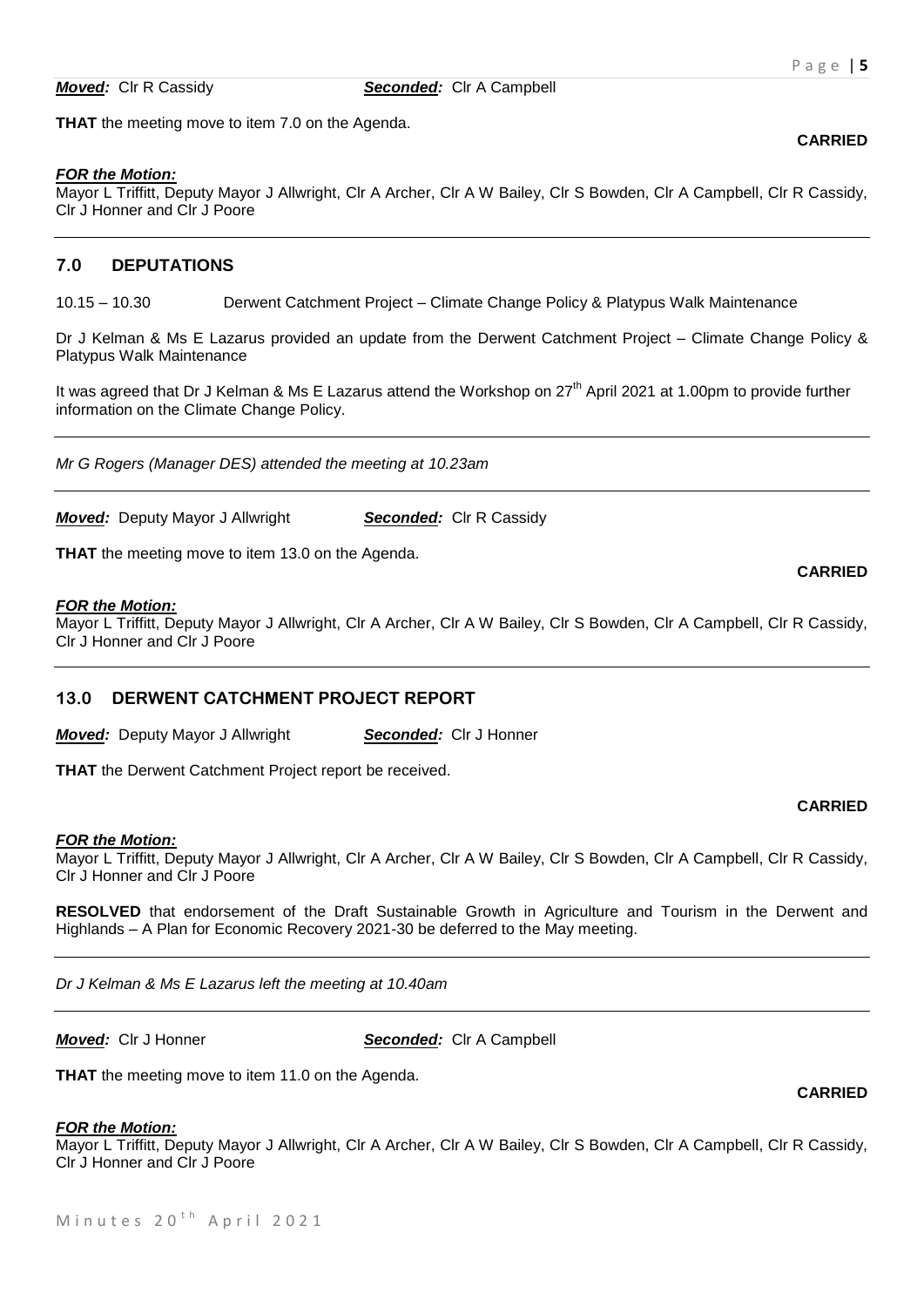# **11.0 MINUTES**

## **11.1 RECEIVAL DRAFT MINUTES ORDINARY MEETING**

*Moved:* Clr J Honner *Seconded:* Clr R Cassidy

**THAT** the Draft Minutes of the Open Council Meeting of Council held on Tuesday 16<sup>th</sup> March 2021 be received.

#### **CARRIED**

**CARRIED**

#### *FOR the Motion:*

Mayor L Triffitt, Deputy Mayor J Allwright, Clr A Archer, Clr A W Bailey, Clr S Bowden, Clr A Campbell, Clr R Cassidy, Clr J Honner and Clr J Poore

# **11.2 CONFIRMATION OF MINUTES ORDINARY MEETING**

*Moved:* Clr J Honner *Seconded:* Deputy Mayor J Allwright

**THAT** the Minutes of the Open Council Meeting of Council held on Tuesday 16<sup>th</sup> March 2021 be confirmed.

#### *FOR the Motion:*

Mayor L Triffitt, Deputy Mayor J Allwright, Clr A Archer, Clr A W Bailey, Clr S Bowden, Clr A Campbell, Clr R Cassidy, Clr J Honner and Clr J Poore

# **11.3 RECEIVAL DRAFT MINUTES WASTE COMMITTEE MEETING**

*Moved:* Clr A Campbell *Seconded:* Clr J Honner

**THAT** the Draft Minutes of the Waste Committee Meeting held on Wednesday 7 April 2021 be received.

**CARRIED**

#### *FOR the Motion:*

Mayor L Triffitt, Deputy Mayor J Allwright, Clr A Archer, Clr A W Bailey, Clr S Bowden, Clr A Campbell, Clr R Cassidy, Clr J Honner and Clr J Poore

### **12.0 BUSINESS ARISING**

- 13.0 That Dr J Kelman be invited to attend the April Ordinary Meeting;
- 15.1 Correspondence sent by Development & Environmental Services Manager;
- 15.2 Correspondence sent by Planning Consultant;
- 15.3 Correspondence sent by Deputy General Manager;
- 15.4 Correspondence sent by Development & Environmental Services Manager;
- 15.5 Development & Environmental Services Manager to undertake purchase and installation of
- dishwashers at Hamilton Hall and Bothwell Hall;
- 15.6a General Manager to sign and seal the final plan of survey;
- 15.6b Included in budget 21/22 by Development & Environmental Services Manager;
- 15.7 Referred to the Waste Committee;
- 15.11 Council policy update on website and in register;
- 15.12 Referred to Workshop 27 April;
- 16.1 Correspondence sent by Works & Service Manager;
- 16.2 Correspondence sent by Deputy General Manager;
- 16.3 Correspondence sent by Works & Service Manager;
- 16.4 Works & Service Manager obtain quote and discuss matter during budget deliberation;
- 16.6 General Manager to sign and seal the grant deed;
- 17.1 Referred to Workshop 27 April;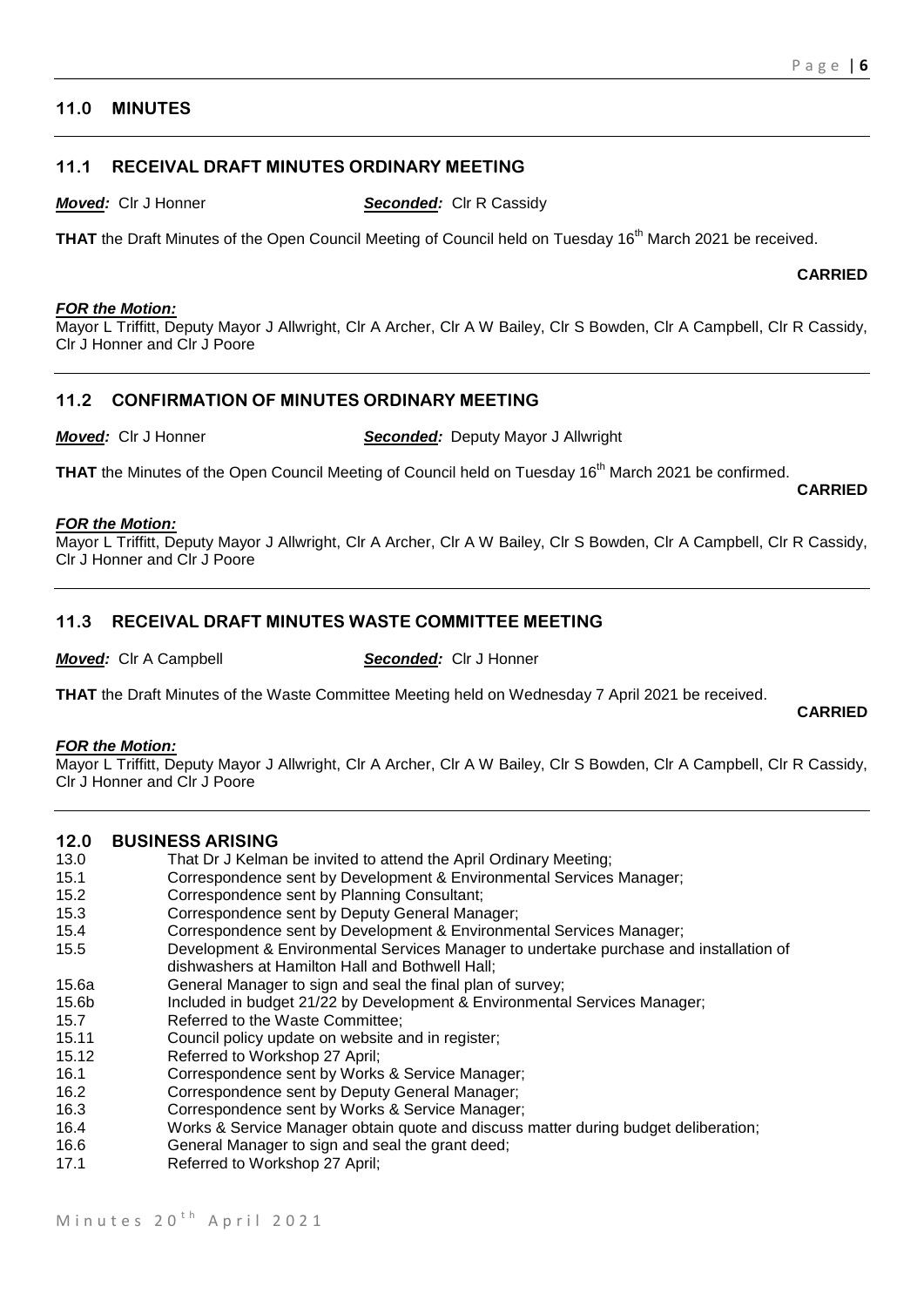| 17.2  | Council plan update on website;                                      |
|-------|----------------------------------------------------------------------|
| 17.6  | Item is deferred pending site meeting 27 April;                      |
| 17.8  | Correspondence sent by Deputy General Manager;                       |
| 17.9  | Council policy update on website and in register;                    |
| 17.10 | Item is deferred pending more information;                           |
| 17.14 | Dr Gardner to attend morning tea 20 April 9.30am;                    |
| 18.1  | Correspondence sent by Development & Environmental Services Manager. |

## **14.0 FINANCE REPORT**

**Moved:** Clr A W Bailey **Seconded:** Clr R Cassidy

**THAT** the Finance Reports be received.

#### *FOR the Motion:*

Mayor L Triffitt, Deputy Mayor J Allwright, Clr A Archer, Clr A W Bailey, Clr S Bowden, Clr A Campbell, Clr R Cassidy, Clr J Honner and Clr J Poore

*Clr J Poore left the meeting at 10.43am & returned at 10.46am*

# **15.0 DEVELOPMENT & ENVIRONMENTAL SERVICES**

In accordance with Regulation 25(1) of the Local Government (Meeting Procedures) Regulations 2015, the Mayor advises that the Council intends to act as a Planning Authority under the Land Use Planning and Approvals Act 1993, to deal with the following items:

**Moved:** Clr J Honner **Seconded:** Clr R Cassidy

**THAT** the Development & Environmental Services Report be received.

# *FOR the Motion:*

Mayor L Triffitt, Deputy Mayor J Allwright, Clr A Archer, Clr A W Bailey, Clr S Bowden, Clr A Campbell, Clr R Cassidy, Clr J Honner and Clr J Poore

# **15.1 AMENDMENT TO SOUTHERN TASMANIAN REGIONAL LAND USE STRATEGY**

**Moved:** Deputy Mayor J Allwright **Seconded:** Clr R Cassidy

- A. Council supports the request to extend the Southern Tasmanian Regional Land Use Strategy's Urban Growth Boundary to include the portion of the land at 69 Brighton Road, Brighton.
- B. Council is concerned that continued ad hoc expansion of the urban growth boundary at the fringes has potential to prejudice the implementation of established settlement strategies and accordingly requests for an urgent review of the Regional Strategy.
- C. That the details and conclusions included in the Associated Report be recorded as the reasons for Council's decision in respect of this matter.

### **CARRIED 8/1**

### *FOR the Motion:*

Mayor L Triffitt, Deputy Mayor J Allwright, Clr A W Bailey, Clr S Bowden, Clr A Campbell, Clr R Cassidy, Clr J Honner and Clr J Poore

### *AGAINST the Motion:*

Minutes  $20<sup>th</sup>$  April 2021

**CARRIED**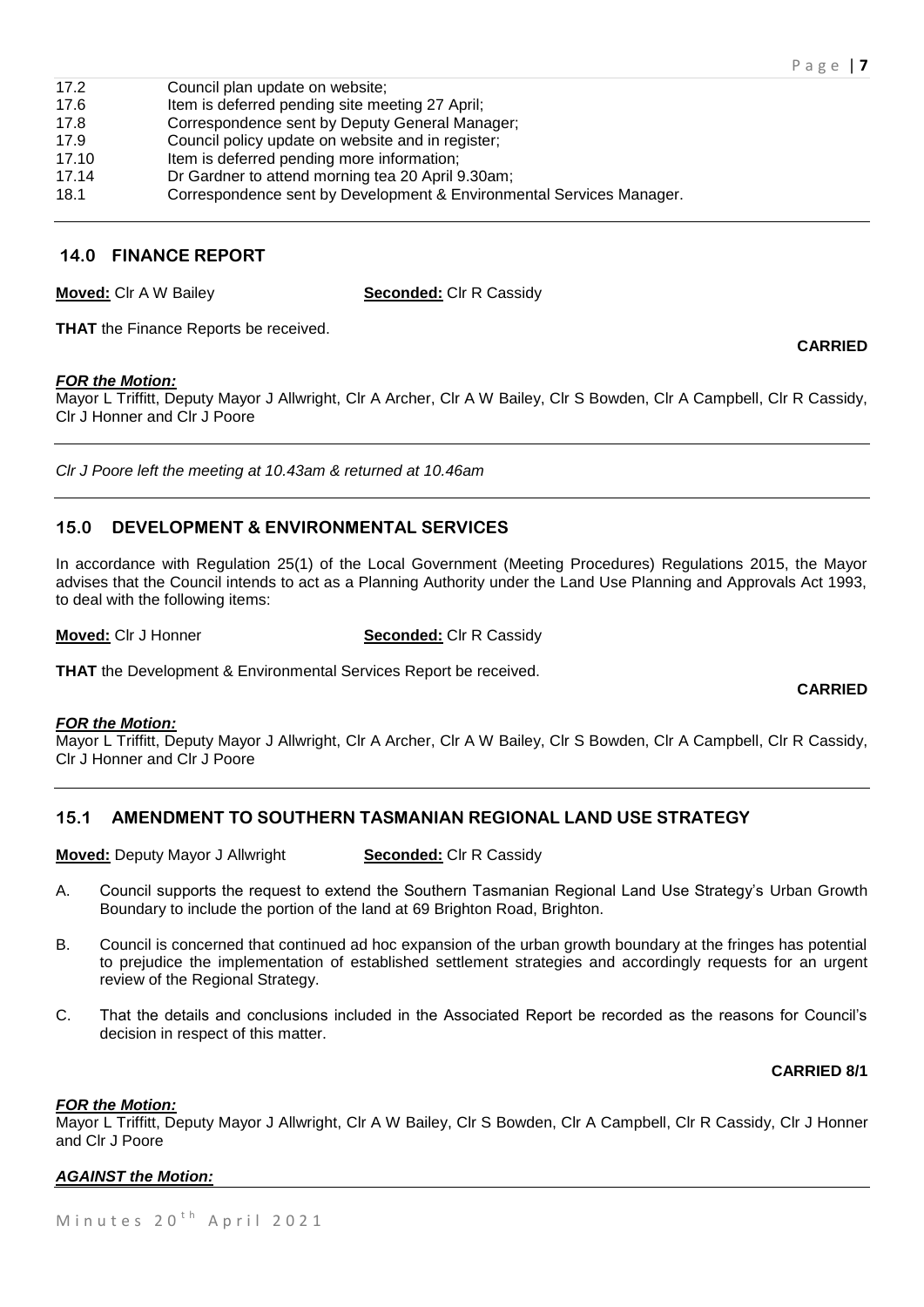# **15.2 EXHIBITION OF DRAFT ASSESSMENT CRITERIA NEW BRIDGEWATER BRIDGE MAJOR PROJECT**

**Moved:** Clr J Honner **Seconded:** Clr R Cassidy

**THAT** comments on the Draft Assessment Criteria for the New Bridgewater Bridge Major Project be forwarded to the Manager Development & Environmental Services by Monday 26<sup>th</sup> April 2021.

**CARRIED**

#### *FOR the Motion:*

Mayor L Triffitt, Deputy Mayor J Allwright, Clr A Archer, Clr A W Bailey, Clr S Bowden, Clr A Campbell, Clr R Cassidy, Clr J Honner and Clr J Poore

# **15.3 CENTRAL HIGHLANDS MUNICIPAL EMERGENCY MANAGEMENT PLAN**

**Moved:** Clr J Honner **Seconded:** Clr A W Bailey

**THAT** the Central Highlands Emergency Management Plan 2021 be endorsed by Central Highlands Council, subject to changes, and be forwarded to Caroline Noonan, Emergency Management Planner for signing by Commissioner Darren Hine.

#### **CARRIED**

#### *FOR the Motion:*

Mayor L Triffitt, Deputy Mayor J Allwright, Clr A Archer, Clr A W Bailey, Clr S Bowden, Clr A Campbell, Clr R Cassidy, Clr J Honner and Clr J Poore

# **15.4 FUTURE INDEPENDENT LIVING UNITS OPTIONS**

*Moved:* Deputy Mayor J Allwright **Seconded:** Clr A W Bailey

**THAT** funds be allocated for the construction of two x 2 bedroom Independent Living Units on the corner of Patrick and George Street, Bothwell and two x 2 bedroom units at 940 Ellendale Road, Ellendale.

#### **CARRIED 5/4**

*FOR the Motion:* Mayor L Triffitt, Deputy Mayor J Allwright, Clr A W Bailey, Clr A Campbell & Clr J Honner

# **AGAINST the Motion:**

Clr A Archer, Clr S Bowden, Clr Poore & Clr Cassidy

*Clr A Campbell left the meeting at 11.36am & returned at 11.38am*

# **15.5 MUSIC FESTIVAL DAGO POINT**

*Moved***:** Clr J Poore *Seconded*: Clr R Cassidy

### **THAT**

- (a) A letter be sent to the event organiser advising that Council are unable to provide a letter of support; and
- (b) Parks & Wildlife Services be advised that Council are unable to provide support for the event and forward a copy of the emails received by Council.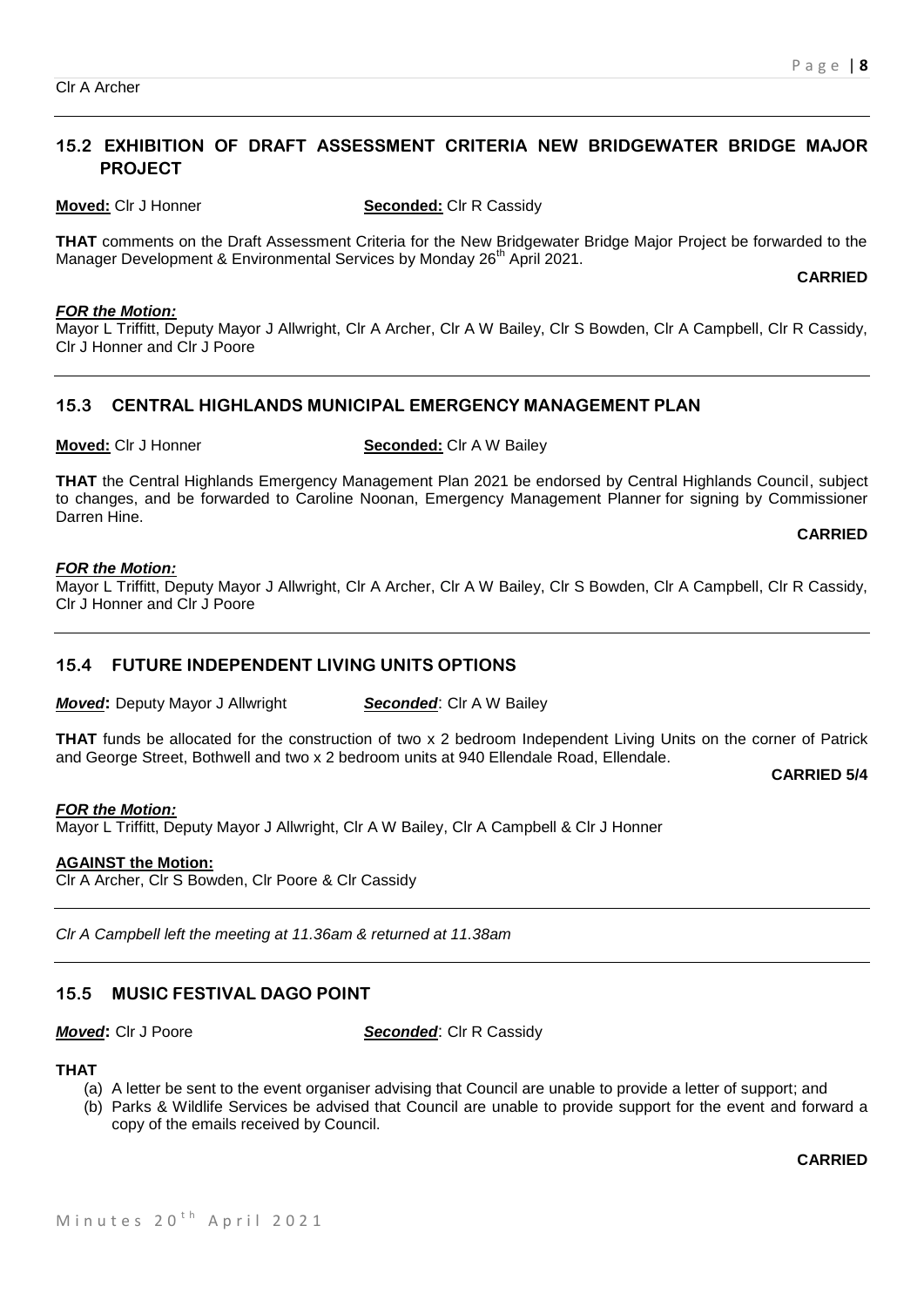#### *FOR the Motion:*

Mayor L Triffitt, Deputy Mayor J Allwright, Clr A Archer, Clr A W Bailey, Clr S Bowden, Clr A Campbell, Clr R Cassidy, Clr J Honner and Clr J Poore

*Deputy Mayor J Allwright left the meeting at 11.41am & returned at 11.43am Clr J Poore left the meeting at 11.45am & returned at 11.47am*

#### **15.6 WASTE COMMITTEE RECOMMENDATIONS**

**Moved:** Clr R Cassidy **Seconded:** Clr S Bowden

**THAT** Council defer this item until 2022/2023 Budget deliberations.

#### *FOR the Motion:*

Mayor L Triffitt, Deputy Mayor J Allwright, Clr A Archer, Clr A W Bailey, Clr S Bowden, Clr A Campbell, Clr R Cassidy, Clr J Honner and Clr J Poore

# **15.7 HAMILTON OFFICE RE-ROOF**

*Moved:* Deputy Mayor J Allwright **Seconded:** Clr R Cassidy

**THAT** Council proceed with Option 1 - Hamilton Office Re-Roof Plans.

#### *FOR the Motion:*

Mayor L Triffitt, Deputy Mayor J Allwright, Clr A Archer, Clr A W Bailey, Clr S Bowden, Clr A Campbell, Clr R Cassidy, Clr J Honner and Clr J Poore

### **15.8 SES VEHICLE REPLACEMENT AT BRADYS LAKE**

**Moved:** Clr A W Bailey **Seconded:** Clr J Honner

**THAT** Council commit to the purchase of the General Response Unit Vehicle and allocate money in the 2021/2022 Budget; and

**THAT** Council provide in principal support for the establishment of a SES unit at Miena.

#### *FOR the Motion:*

Mayor L Triffitt, Deputy Mayor J Allwright, Clr A Archer, Clr A W Bailey, Clr S Bowden, Clr A Campbell, Clr R Cassidy, Clr J Honner and Clr J Poore

## **15.9 DES BRIEFING REPORT**

### **PLANNING PERMITS ISSUED UNDER DELEGATION**

The following planning permits have been issued under delegation during the past month.

#### **NO PERMIT REQUIRED**

| DA NO.       | <b>APPLICANT</b>    | <b>LOCATION</b>         | ' PROPOSAL  |
|--------------|---------------------|-------------------------|-------------|
| 2021 / 00022 | J J & K A Costelloe | 27 Haulage Road, Breona | Outbuilding |

**CARRIED**

**CARRIED**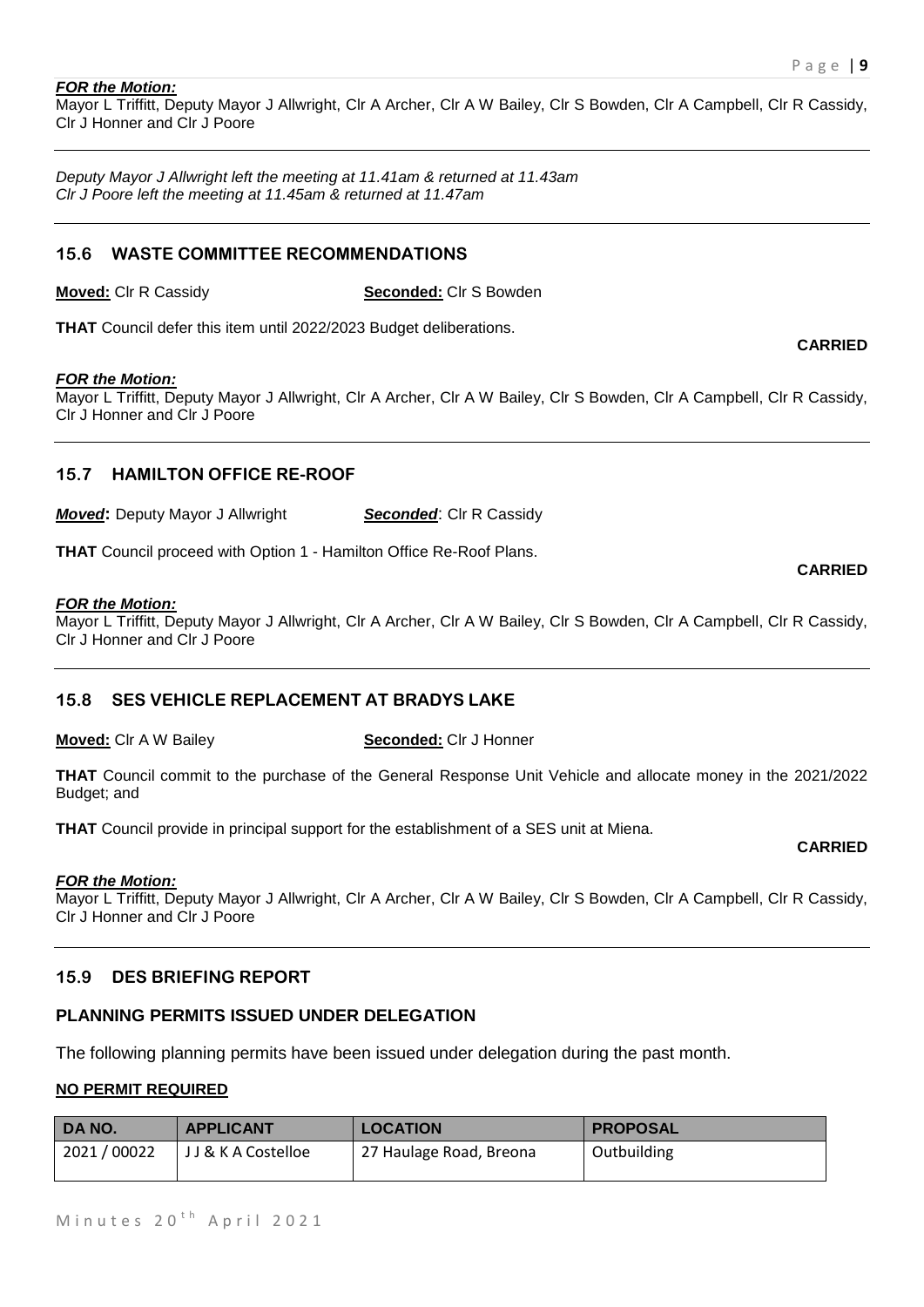| 2021/00023 | R G & L M Kent | 5 Shannon Road, SHANNON      | <b>Outbuilding (Shed)</b> |
|------------|----------------|------------------------------|---------------------------|
| 2021/00026 | S J Jones      | 40 Laycock Drive, Interlaken | Outbuilding               |

# **PERMITTED**

| DA NO.       | <b>APPLICANT</b>                     | <b>LOCATION</b>                                | <b>PROPOSAL</b>                                                      |
|--------------|--------------------------------------|------------------------------------------------|----------------------------------------------------------------------|
| 2020 / 00091 | N R & J Snare                        | 2 Seals Road, Brandum                          | <b>Visitor Accommodation</b>                                         |
| 2021/00018   | <b>Telstra Corporation</b>           | CT 8780/2 Barren Plains Road,<br>Miena         | <b>Upgrade of Existing</b><br><b>Telecommunications Facility</b>     |
| 2021 / 00019 | <b>Telstra Corporation</b>           | Lot 1 Brown Marsh Road,<br>London Lakes        | Upgrade of Existing<br><b>Telecommunications Facility</b>            |
| 2021/00012   | <b>Force Distributors Pty</b><br>Ltd | 46 Berry Drive, Miena                          | Visitor Accommodation (Use in<br><b>Existing Habitable Building)</b> |
| 2021/00024   | J B Smith                            | 7011 Lyell Highway, Ouse                       | <b>Ancillary Dwelling</b>                                            |
| 2020 / 00084 | A J Barnett                          | 344 Tods Corner Road, Tods<br>Corner           | Change of Use to Visitor<br>Accommodation                            |
| 2021/00027   | <b>Telstra Corporation</b>           | Belchers Lookout, Dry Poles<br>Road, Ellendale | <b>Upgrade to Existing</b><br><b>Telecommunications Facility</b>     |

# **DISCRETIONARY**

| DA NO.       | <b>APPLICANT</b> | <b>LOCATION</b>          | <b>PROPOSAL</b>              |
|--------------|------------------|--------------------------|------------------------------|
| 2021 / 00007 | A G Smithurst    | 8 Barr Street, Bothwell  | <b>Outbuilding (Shipping</b> |
|              |                  |                          | Container)                   |
|              |                  |                          |                              |
| 2021 / 00008 | J L Arnott       | 21 Wilburville Road,     | <b>Outbuilding (Shipping</b> |
|              |                  | Wilburville              | Container)                   |
|              |                  |                          |                              |
| 2021/00011   | Marine & Safety  | Spillway Bay, Dee Lagoon | Upgrade of Boat Ramp & New   |
|              | Tasmania         |                          | Jetty                        |
|              |                  |                          |                              |
| 2021 / 00009 | P Davies         | 8 High Street, Bothwell  | Outbuilding                  |
|              |                  |                          |                              |

# **ANIMAL CONTROL**

**IMPOUNDED DOGS** No dogs have been impounded over the past month.

# **STATISTICS AS OF 14 APRIL 2021**

**Registrations** Total Number of Dogs Registered in 2020/2021 Financial Year – 969 Number of Dogs Currently Registered - 950 Number of Dogs Pending Re-Registration – 4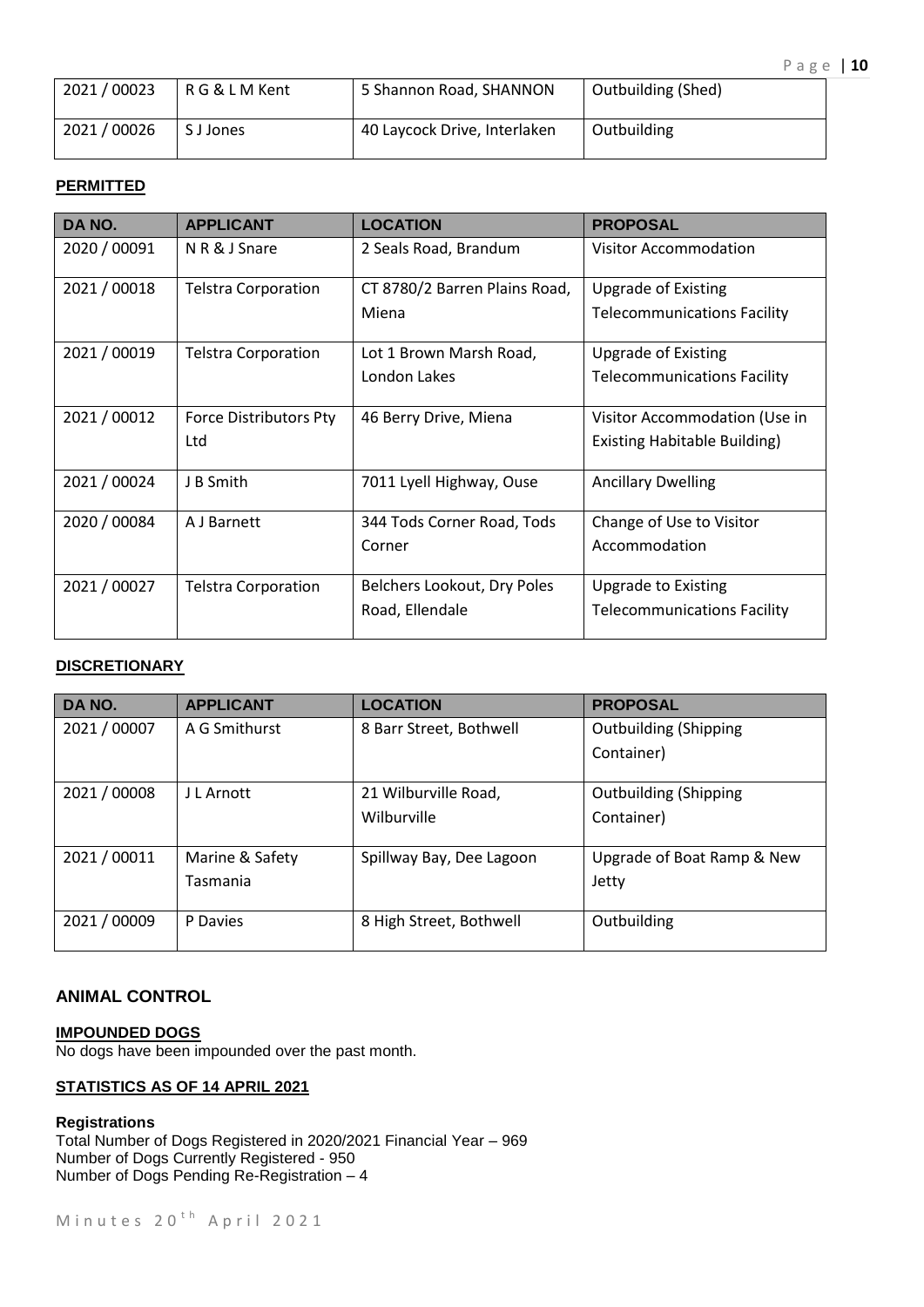*Mr G Rogers left the meeting at 12.12pm*

# **16.0 WORKS & SERVICES**

**Moved:** Clr J Honner **Seconded:** Clr A Campbell

**THAT** the Works & Services Report be received.

#### *FOR the Motion:*

Mayor L Triffitt, Deputy Mayor J Allwright, Clr A Archer, Clr A W Bailey, Clr S Bowden, Clr A Campbell, Clr R Cassidy, Clr J Honner and Clr J Poore

# **17.0 ADMINISTRATION**

# **17.1 ANZAC DAY SERVICES**

*Moved***:** Clr J Poore *Seconded*: Clr J Honner

That Council by absolute majority rescind the following motion:

**Moved:** Clr J Poore **Seconded:** Clr R Cassidy

**THAT** the Central Highlands Council do not hold any Anzac Day Services for 2021 due to COVID-19

#### **CARRIED 8/1**

#### *FOR the Motion:*

Mayor L Triffitt, Deputy Mayor J Allwright, Clr A Archer, Clr A W Bailey, Clr S Bowden, Clr A Campbell, Clr J Honner and Clr J Poore

#### *AGAINST the Motion:*

Clr R Cassidy

### **17.2 PUB WITH NO BEER CORNER REST AREA**

*Moved***: Cir J Honner <b>Seconded:** Cir R Cassidy

That Council negotiate a suitable lease arrangement with the Bignell Family and Council's solicitor prepares the lease agreement for signing by both parties.

**CARRIED 6/3**

#### *FOR the Motion:*

Mayor L Triffitt, Deputy Mayor J Allwright, Clr A W Bailey, Clr A Campbell, Clr R Cassidy and Clr J Honner

# *AGAINST the Motion*:

Clr J Poore, Clr A Archer and Clr S Bowden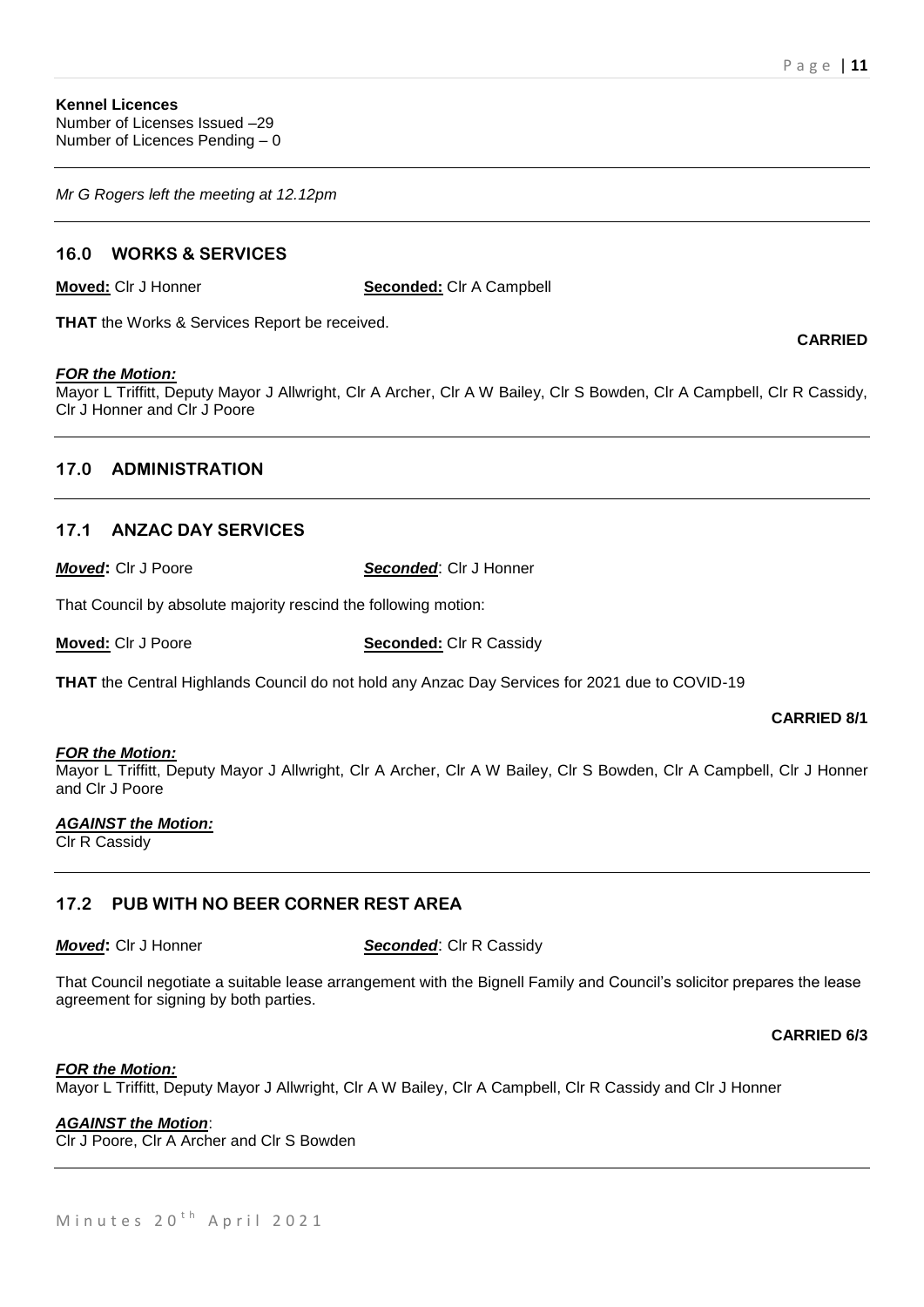# **17.3 COUNCIL COMMITTEE REPRESENTATION**

**RESOLVED** that the Committee Representations be updated as follows.

#### **Bothwell Swimming Pool Committee Bothwell Cemetery Committee**

Clr A Campbell Clr R Cassidy

Mayor L M Triffitt (Chair) Mayor L M Triffitt (Chair) Clr A Bailey Clr A Bailey Clr S Bowden Clr Cassidy (proxy) Clr A Archer (proxy)

Clr J R Allwright Clr J R Allwright Clr A Campbell Clr A Archer Clr A Bailey (proxy) Clr A Campbell

CIr J R Allwright (Chair) Mayor L M Triffitt (Chair) Clr R L Cassidy Clr R L Cassidy (proxy) Clr A Bailey Clr A Archer (proxy)

#### **Australia Day Committee Maste Committee**

Clr A Campbell Clr J Poore Mayor L M Triffitt **Clarge Clarge Clarge Clr S** Bowden

**Bothwell Football Club & Community Centre Committee**

Clr J Honner (Chair) Clr A Bailey Clr A Campbell (proxy)

#### **Central Highlands Visitor Centre Management Committee**

Clr J Honner (Chair) Clr R Cassidy Mayor L Triffitt (proxy)

### **External Committee Representation**

Mayor L Triffitt Mayor L Triffitt Clr J Honner (proxy) Clr R Cassidy

**Bothwell Spin-In Committee <b>Australasian Golf Museum** Clr A Archer (Proxy)

# **Southern Tasmanian Waste Group The Derwent Catchment Project**

Deputy Mayor J Allwright Clr A Bailey Clr S Bowden (Proxy)

**Great Lake Community Centre Committee TasWater Owners Representative** Mayor L M Triffitt **Deputy Mayor J Allwright** Clr J Honner (Proxy) Clr A Archer (deputy rep)

**Clyde Water Trust (Liaison)** Clr J Poore

#### **Health Action Team Central Highlands (HATCH)**

Mayor L M Triffitt (Chair) Mayor L M Triffitt (Chair)<br>Cir J Poore Cir A Campbell Clr A Campbell Clr A Archer (proxy)

### **Plant Committee Independent Living Units C'tee**

#### **Audit Panel Strategic Planning Sub-Committee**

#### **Planning Committee Highlands Tas Tourism Committee**

Mayor L Triffitt Mayor J Allwright

Clr A W Bailey (Chair) Clr J R Allwright (Chair) Clr J Honner (proxy)

P a g e | **12**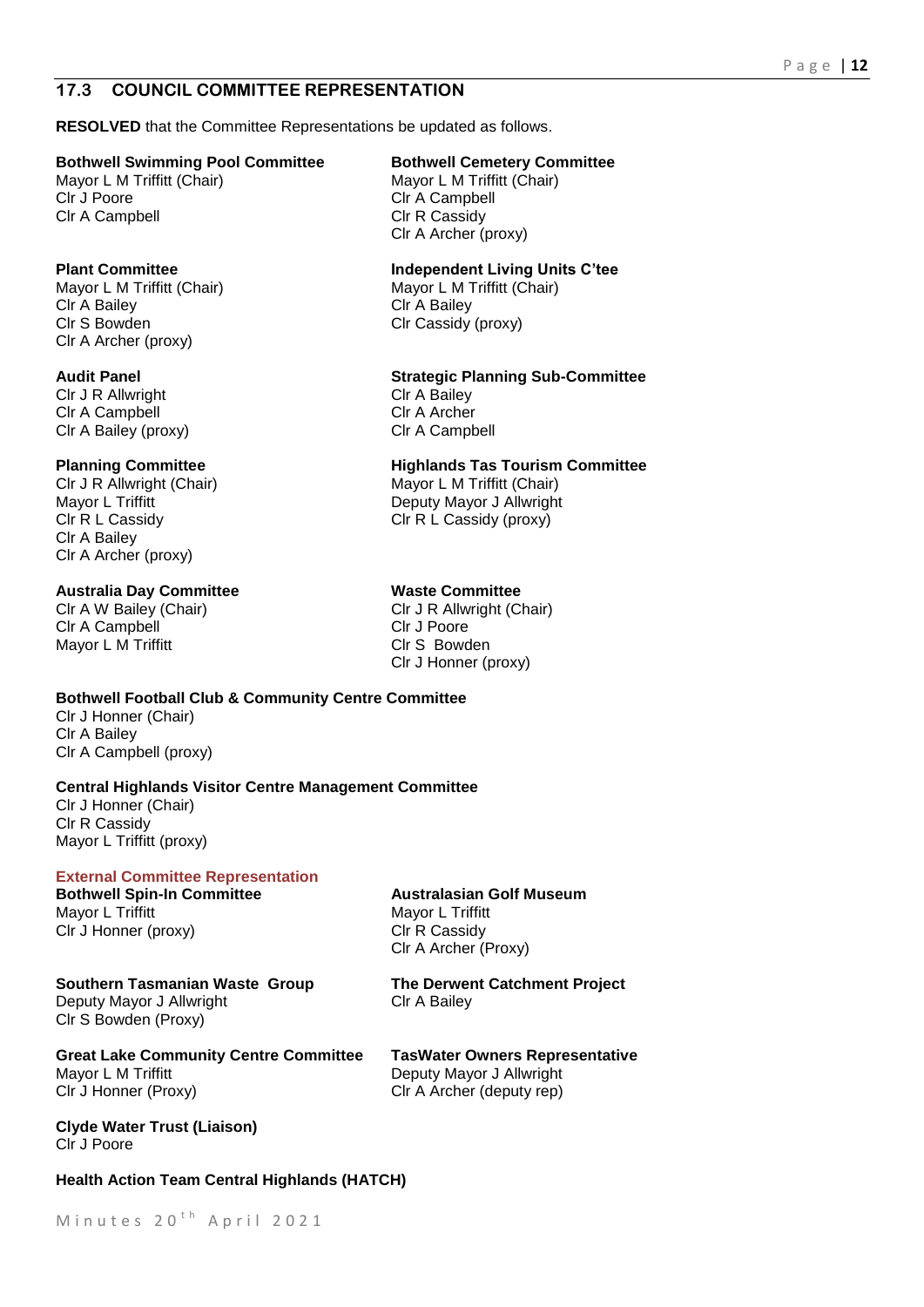**The Central Highlands Men's Shed Steering Committee** Clr A W Bailey Deputy Mayor J Allwright (Proxy)

*Mr Andre Morrell left the meeting at 12.29pm*

*The meeting was suspended for lunch at 12.29pm and resumed at 1.10pm*

# **17.4 RATE REMISSION PROPERTY NO 04-0011-03963**

*Moved***:** Clr R Cassidy *Seconded*: Clr J Honner

That Council provide a remission of the General Rate on Property 04-0011-0363 being \$620.47.

# **CARRIED**

**CARRIED**

*FOR the Motion:* Mayor L Triffitt, Deputy Mayor J Allwright, Clr A Archer, Clr A W Bailey, Clr S Bowden, Clr A Campbell, Clr R Cassidy, Clr J Honner and Clr J Poore

# **17.5 BLUE FARMER BOTHWELL**

**RESOLVED** that this item be discussed with RAW at the May Meeting.

## **17.6 OUSE DISTRICT SCHOOL SEEKING DONATIONS FOR FUNDRAISER**

*Moved***:** Clr A Campbell *Seconded***:** Clr A W Bailey

**THAT** Council make a donation of \$500.00 to the Ouse District School raffle.

#### *FOR the Motion:*

Mayor L Triffitt, Deputy Mayor J Allwright, Clr A Archer, Clr A W Bailey, Clr S Bowden, Clr A Campbell, Clr R Cassidy, Clr J Honner and Clr J Poore

# **17.7 REGIONAL TOURISM PROJECTS PROGRAM ROUND THREE**

**RESOLVED** that the General Manager seek support from Destinations South for the submission of a grant application, under the Regional Tourism Projects Program Round 3, for a picnic table and chairs at Platypus Walk.

# **17.8 DISCUSSION PAPER ON TASMANIA'S CLIMATE CHANGE ACT**

**THAT** Councillors provide their comment on the discussion paper on Tasmania's Climate Change Act to the Development & Environmental Services Manager by Friday the 23 April 2021 so that the Development & Environmental Services Manager can provide a submission on behalf of Council by 5pm on Thursday 29th April 2021.

### **CARRIED**

*Moved***:** Clr R Cassidy *Seconded*: Clr J Honner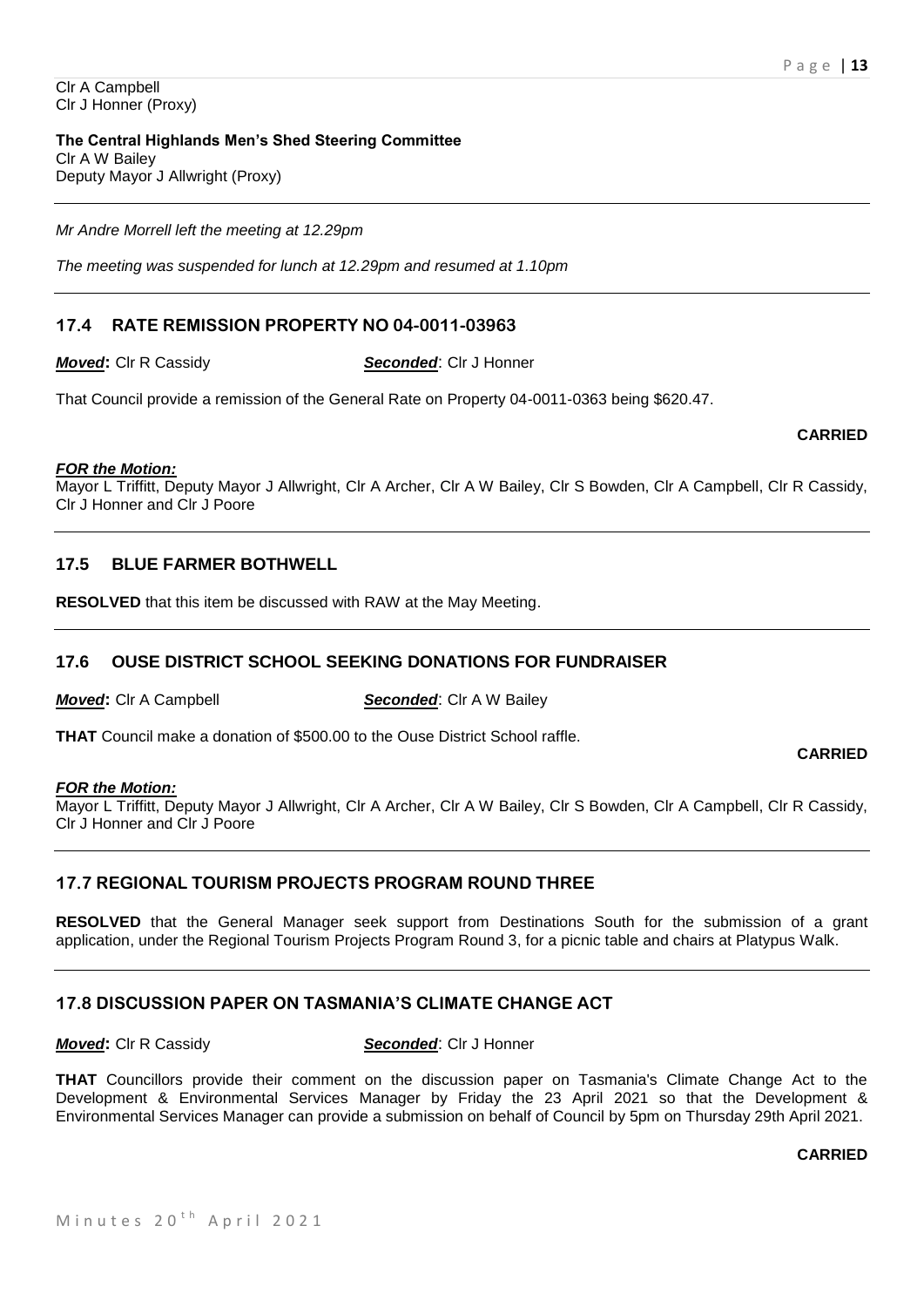#### *FOR the Motion:*

Mayor L Triffitt, Deputy Mayor J Allwright, Clr A Archer, Clr A W Bailey, Clr S Bowden, Clr A Campbell, Clr R Cassidy, Clr J Honner and Clr J Poore

### **17.9 TASWATER'S DRAFT CORPORATE PLAN FY2022-26**

*Moved***:** Cir A Archer **Seconded:** Cir R Cassidy

**THAT** Councillors provide their comment on the draft Corporate Plan FY2022-26 to the Deputy Mayor Clr Allwright, Councils Owner's Representatives by Friday the 30 April 2021 so that the Deputy Mayor can provide a submission on behalf of Council by the 5 May 2021.

**CARRIED**

**CARRIED**

#### *FOR the Motion:*

Mayor L Triffitt, Deputy Mayor J Allwright, Clr A Archer, Clr A W Bailey, Clr S Bowden, Clr A Campbell, Clr R Cassidy, Clr J Honner and Clr J Poore

#### **18.0 SUPPLEMENTARY AGENDA ITEMS**

*Moved:* Clr J Honner *Seconded:* Clr R Cassidy

**THAT** Council consider the matters on the Supplementary Agenda.

#### *FOR the Motion:*

Mayor L Triffitt, Deputy Mayor J Allwright, Clr A Archer, Clr A W Bailey, Clr S Bowden, Clr A Campbell, Clr R Cassidy, Clr J Honner and Clr J Poore

### **18.1 LETTER FROM MAYOR CHRISTINA HOLMDAHL – NOMINATION PRESIDENT LGAT**

*Moved:* Clr R Cassidy *Seconded:* Clr A Campbell

**THAT** Council provide Mayor Christina Holmdahl with their vote of support for her nomination for President and GMC of LGAT.

#### **CARRIED**

#### *FOR the Motion:*

Mayor L Triffitt, Deputy Mayor J Allwright, Clr A Archer, Clr A W Bailey, Clr S Bowden, Clr A Campbell, Clr R Cassidy, Clr J Honner and Clr J Poore

### **18.2 SHANNON RIVER BRIDGE - MIENA**

*Moved:* Clr A Archer *Seconded:* Clr J Honner

**THAT** Council:

- (1) forward the letter from Mr Quigley to the Minister for State Growth endorsing the immediate interim solutions outlined in Mr Quigleys letter: and
- (2) write to Mr Quigley and thank him for his letter.

### **CARRIED**

### *FOR the Motion:*

Mayor L Triffitt, Deputy Mayor J Allwright, Clr A Archer, Clr A W Bailey, Clr S Bowden, Clr A Campbell, Clr R Cassidy, Clr J Honner and Clr J Poore